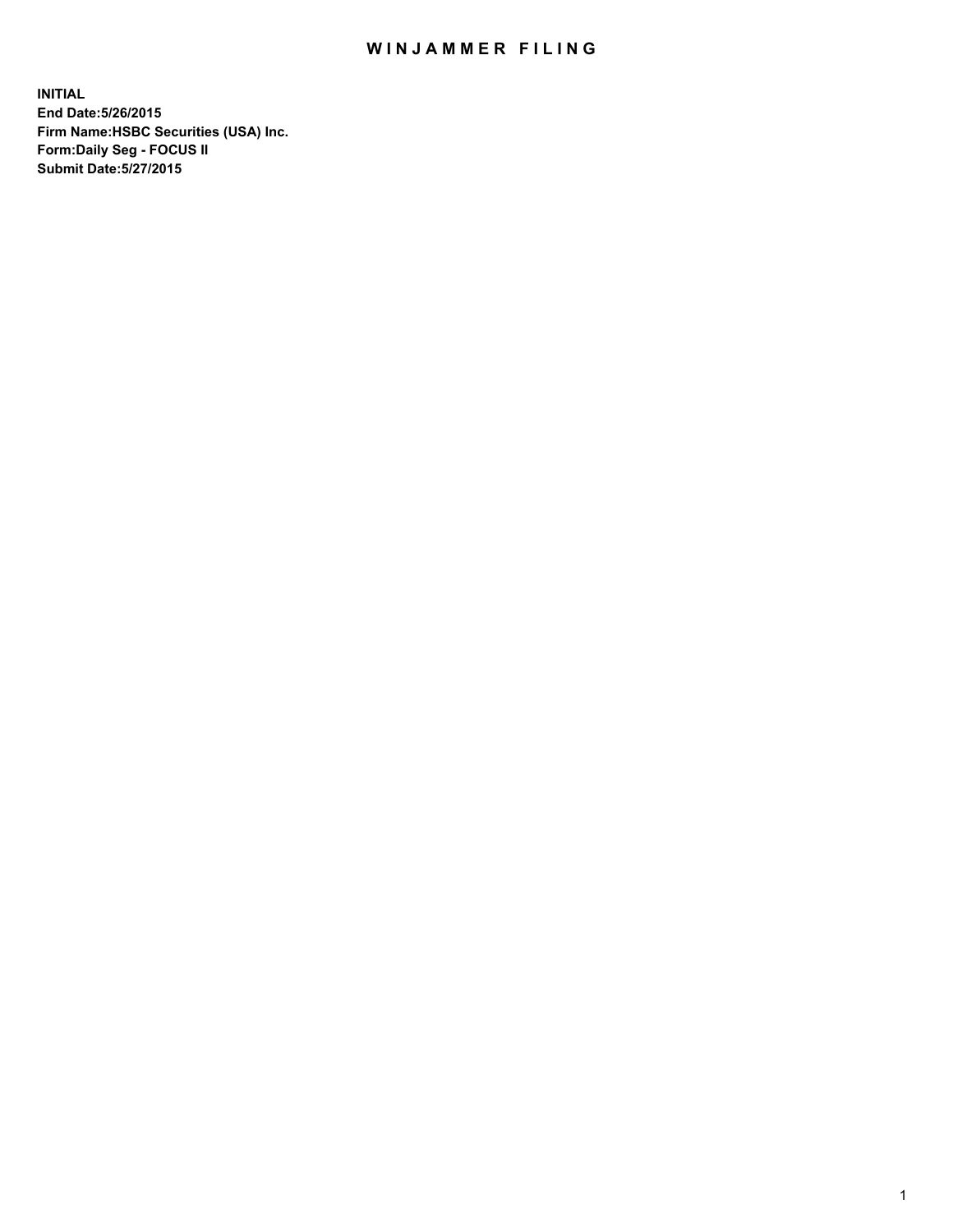## **INITIAL End Date:5/26/2015 Firm Name:HSBC Securities (USA) Inc. Form:Daily Seg - FOCUS II Submit Date:5/27/2015 Daily Segregation - Cover Page**

| Name of Company<br><b>Contact Name</b><br><b>Contact Phone Number</b><br><b>Contact Email Address</b>                                                                                                                                                                                                                          | <b>HSBC Securities (USA) Inc.</b><br><b>Steven Richardson</b><br>212-525-6445<br>steven.richardson@us.hsbc.com |
|--------------------------------------------------------------------------------------------------------------------------------------------------------------------------------------------------------------------------------------------------------------------------------------------------------------------------------|----------------------------------------------------------------------------------------------------------------|
| FCM's Customer Segregated Funds Residual Interest Target (choose one):<br>a. Minimum dollar amount: ; or<br>b. Minimum percentage of customer segregated funds required:%; or<br>c. Dollar amount range between: and; or<br>d. Percentage range of customer segregated funds required between: % and %.                        | 50,000,000<br>0 <sub>0</sub><br>0 <sub>0</sub>                                                                 |
| FCM's Customer Secured Amount Funds Residual Interest Target (choose one):<br>a. Minimum dollar amount: ; or<br>b. Minimum percentage of customer secured funds required:%; or<br>c. Dollar amount range between: and; or<br>d. Percentage range of customer secured funds required between:% and%.                            | 10,000,000<br><u>0</u><br>0 <sub>0</sub><br>0 <sub>0</sub>                                                     |
| FCM's Cleared Swaps Customer Collateral Residual Interest Target (choose one):<br>a. Minimum dollar amount: ; or<br>b. Minimum percentage of cleared swaps customer collateral required:% ; or<br>c. Dollar amount range between: and; or<br>d. Percentage range of cleared swaps customer collateral required between:% and%. | 30,000,000<br>00<br><u>00</u>                                                                                  |

Attach supporting documents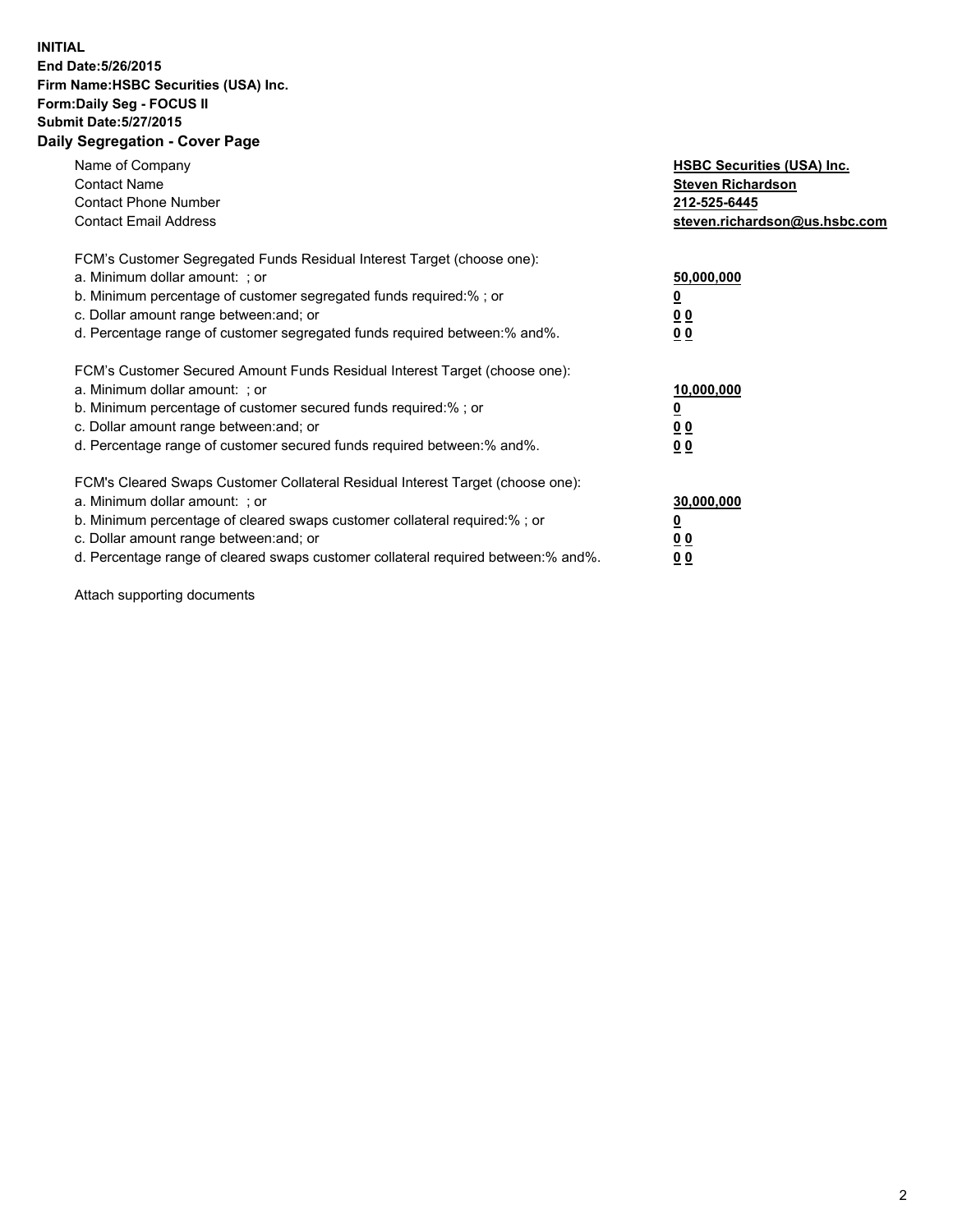**INITIAL End Date:5/26/2015 Firm Name:HSBC Securities (USA) Inc. Form:Daily Seg - FOCUS II Submit Date:5/27/2015 Daily Segregation - Secured Amounts** Foreign Futures and Foreign Options Secured Amounts Amount required to be set aside pursuant to law, rule or regulation of a foreign government or a rule of a self-regulatory organization authorized thereunder 1. Net ledger balance - Foreign Futures and Foreign Option Trading - All Customers A. Cash **59,372,897** [7315] B. Securities (at market) **30,535,086** [7317] 2. Net unrealized profit (loss) in open futures contracts traded on a foreign board of trade **3,820,997** [7325] 3. Exchange traded options a. Market value of open option contracts purchased on a foreign board of trade **0** [7335] b. Market value of open contracts granted (sold) on a foreign board of trade **0** [7337] 4. Net equity (deficit) (add lines 1. 2. and 3.) **93,728,980** [7345] 5. Account liquidating to a deficit and account with a debit balances - gross amount **1,275,254** [7351] Less: amount offset by customer owned securities **-1,263,919** [7352] **11,335** [7354] 6. Amount required to be set aside as the secured amount - Net Liquidating Equity Method (add lines 4 and 5)

- 7. Greater of amount required to be set aside pursuant to foreign jurisdiction (above) or line 6. FUNDS DEPOSITED IN SEPARATE REGULATION 30.7 ACCOUNTS
- 1. Cash in banks
	- A. Banks located in the United States **23,252,779** [7500]
	- B. Other banks qualified under Regulation 30.7 **0** [7520] **23,252,779** [7530]
- 2. Securities
	- A. In safekeeping with banks located in the United States **30,535,086** [7540]
	- B. In safekeeping with other banks qualified under Regulation 30.7 **0** [7560] **30,535,086** [7570]
- 3. Equities with registered futures commission merchants
	- A. Cash **0** [7580]
	- B. Securities **0** [7590]
	- C. Unrealized gain (loss) on open futures contracts **0** [7600]
	- D. Value of long option contracts **0** [7610]
	- E. Value of short option contracts **0** [7615] **0** [7620]
- 4. Amounts held by clearing organizations of foreign boards of trade
	- A. Cash **0** [7640]
	- B. Securities **0** [7650]
	- C. Amount due to (from) clearing organization daily variation **0** [7660]
	- D. Value of long option contracts **0** [7670]
	- E. Value of short option contracts **0** [7675] **0** [7680]
- 5. Amounts held by members of foreign boards of trade
	- A. Cash **62,055,321** [7700]
	- B. Securities **0** [7710]
	- C. Unrealized gain (loss) on open futures contracts **3,820,997** [7720]
	- D. Value of long option contracts **0** [7730]
	- E. Value of short option contracts **0** [7735] **65,876,318** [7740]
- 6. Amounts with other depositories designated by a foreign board of trade **0** [7760]
- 7. Segregated funds on hand **0** [7765]
- 8. Total funds in separate section 30.7 accounts **119,664,183** [7770]
- 9. Excess (deficiency) Set Aside for Secured Amount (subtract line 7 Secured Statement Page 1 from Line 8)
- 10. Management Target Amount for Excess funds in separate section 30.7 accounts **10,000,000** [7780]
- 11. Excess (deficiency) funds in separate 30.7 accounts over (under) Management Target **15,923,868** [7785]

**0** [7305]

**93,740,315** [7355]

**93,740,315** [7360]

**25,923,868** [7380]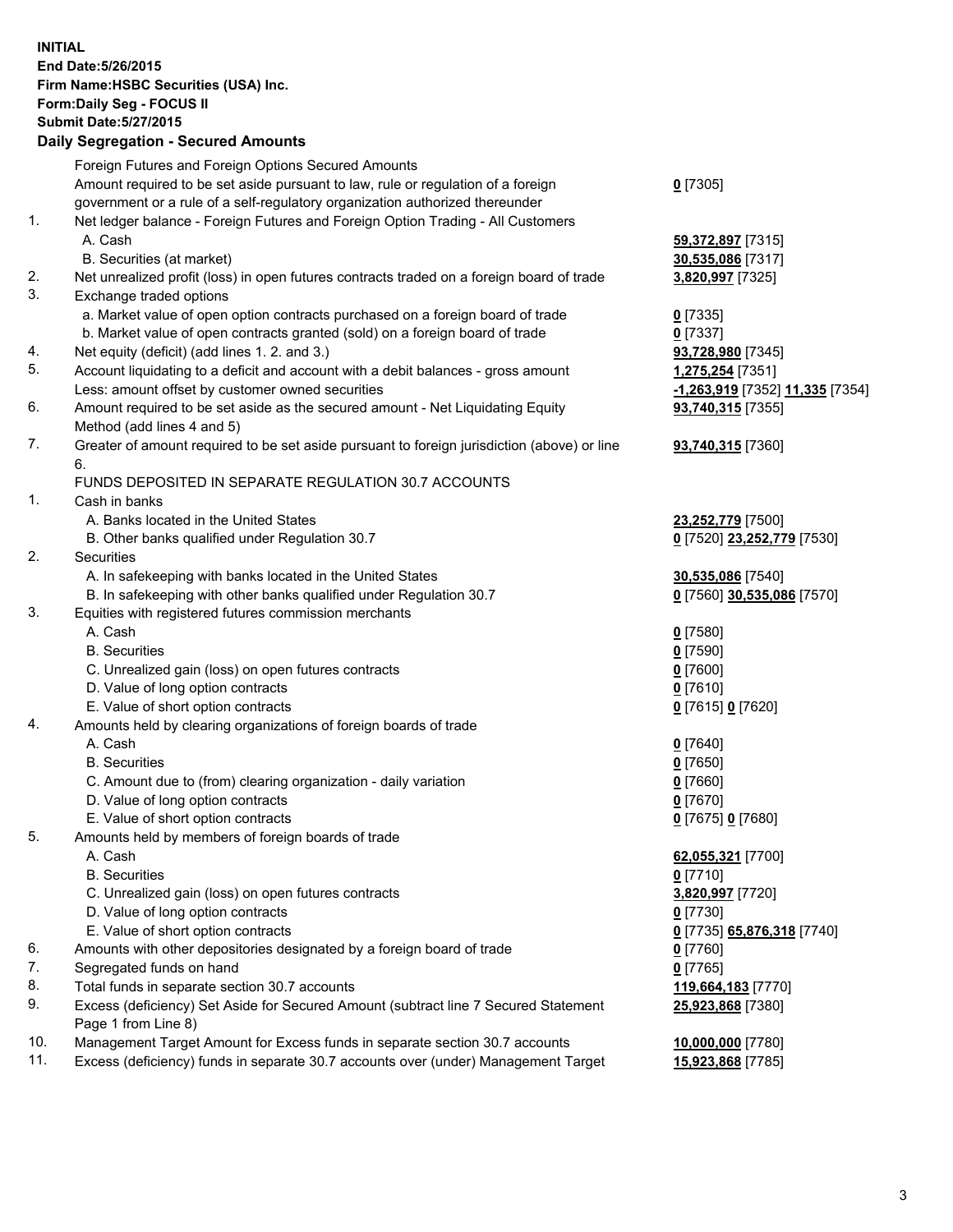| <b>INITIAL</b>                            | End Date: 5/26/2015<br>Firm Name: HSBC Securities (USA) Inc.<br>Form: Daily Seg - FOCUS II     |                             |  |  |
|-------------------------------------------|------------------------------------------------------------------------------------------------|-----------------------------|--|--|
|                                           | <b>Submit Date: 5/27/2015</b>                                                                  |                             |  |  |
| Daily Segregation - Segregation Statement |                                                                                                |                             |  |  |
|                                           | SEGREGATION REQUIREMENTS(Section 4d(2) of the CEAct)                                           |                             |  |  |
| 1.                                        | Net ledger balance                                                                             |                             |  |  |
|                                           | A. Cash                                                                                        | -19,378,989 [7010]          |  |  |
|                                           | B. Securities (at market)                                                                      | 661,788,580 [7020]          |  |  |
| 2.                                        | Net unrealized profit (loss) in open futures contracts traded on a contract market             | 235,435,192 [7030]          |  |  |
| 3.                                        | Exchange traded options                                                                        |                             |  |  |
|                                           | A. Add market value of open option contracts purchased on a contract market                    | 92,910,093 [7032]           |  |  |
|                                           | B. Deduct market value of open option contracts granted (sold) on a contract market            | $-5,013,332$ [7033]         |  |  |
| 4.                                        | Net equity (deficit) (add lines 1, 2 and 3)                                                    | 965,741,544 [7040]          |  |  |
| 5.                                        | Accounts liquidating to a deficit and accounts with                                            |                             |  |  |
|                                           | debit balances - gross amount                                                                  | 29,538,378 [7045]           |  |  |
|                                           | Less: amount offset by customer securities                                                     | -29,538,378 [7047] 0 [7050] |  |  |
| 6.                                        | Amount required to be segregated (add lines 4 and 5)                                           | 965,741,544 [7060]          |  |  |
|                                           | FUNDS IN SEGREGATED ACCOUNTS                                                                   |                             |  |  |
| 7.                                        | Deposited in segregated funds bank accounts                                                    |                             |  |  |
|                                           | A. Cash                                                                                        | 10,508,747 [7070]           |  |  |
|                                           | B. Securities representing investments of customers' funds (at market)                         | $0$ [7080]                  |  |  |
|                                           | C. Securities held for particular customers or option customers in lieu of cash (at<br>market) | 182,400,651 [7090]          |  |  |
| 8.                                        | Margins on deposit with derivatives clearing organizations of contract markets                 |                             |  |  |
|                                           | A. Cash                                                                                        | 245,152,209 [7100]          |  |  |
|                                           | B. Securities representing investments of customers' funds (at market)                         | 27,253,409 [7110]           |  |  |
|                                           | C. Securities held for particular customers or option customers in lieu of cash (at<br>market) | 479,387,929 [7120]          |  |  |
| 9.                                        | Net settlement from (to) derivatives clearing organizations of contract markets                | 8,028,990 [7130]            |  |  |
| 10.                                       | Exchange traded options                                                                        |                             |  |  |
|                                           | A. Value of open long option contracts                                                         | 92,910,093 [7132]           |  |  |
|                                           | B. Value of open short option contracts                                                        | $-5,013,332$ [7133]         |  |  |
| 11.                                       | Net equities with other FCMs                                                                   |                             |  |  |
|                                           | A. Net liquidating equity                                                                      | 30,652,610 [7140]           |  |  |
|                                           | B. Securities representing investments of customers' funds (at market)                         | 0 <sup>[7160]</sup>         |  |  |
|                                           | C. Securities held for particular customers or option customers in lieu of cash (at<br>market) | $0$ [7170]                  |  |  |
| 12.                                       | Segregated funds on hand                                                                       | $0$ [7150]                  |  |  |
| 13.                                       | Total amount in segregation (add lines 7 through 12)                                           | 1,071,281,306 [7180]        |  |  |
| 14.                                       | Excess (deficiency) funds in segregation (subtract line 6 from line 13)                        | 105,539,762 [7190]          |  |  |
| 15.                                       | Management Target Amount for Excess funds in segregation                                       | 50,000,000 [7194]           |  |  |
| 16.                                       | Excess (deficiency) funds in segregation over (under) Management Target Amount                 | 55,539,762 [7198]           |  |  |

16. Excess (deficiency) funds in segregation over (under) Management Target Amount Excess